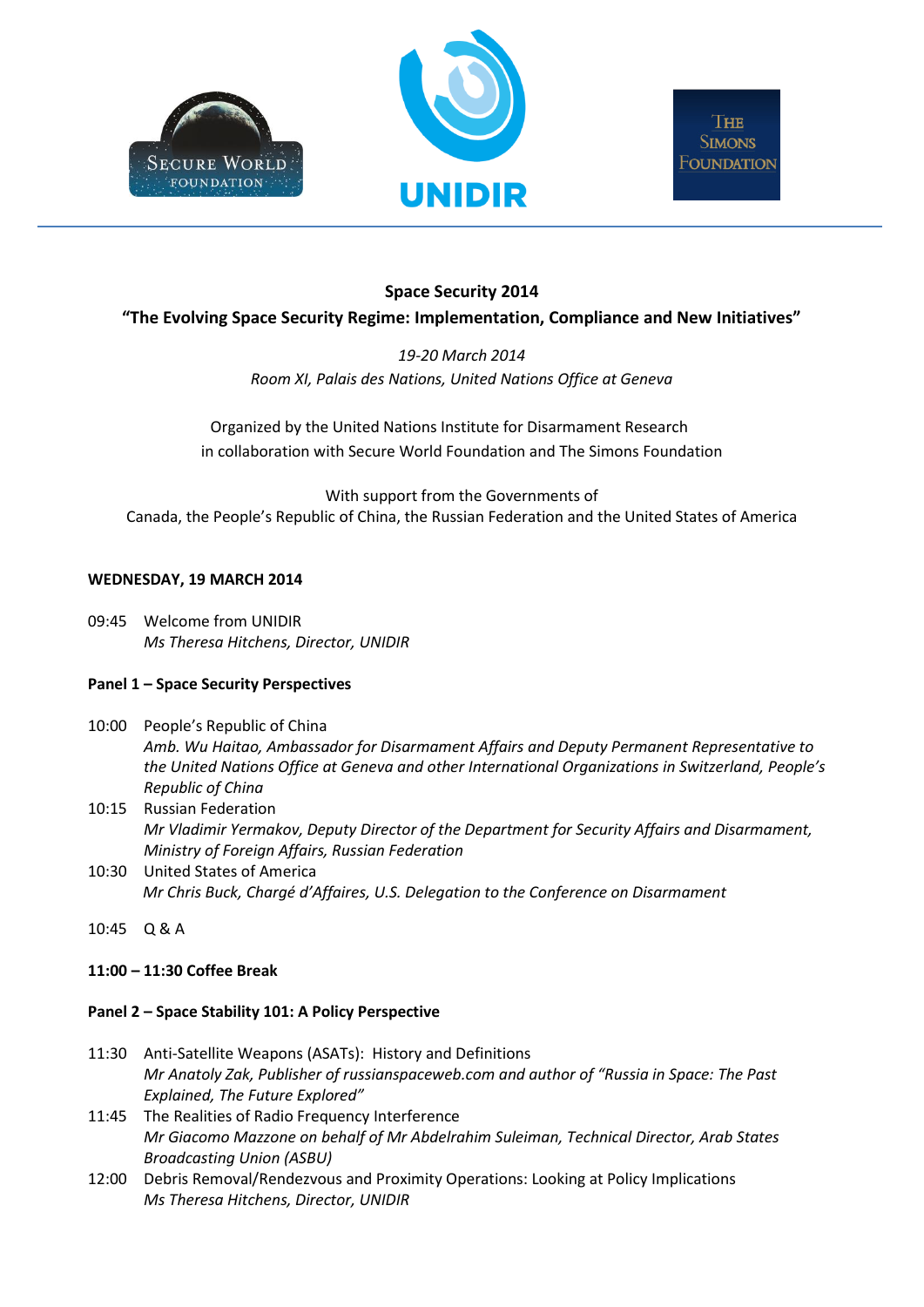# 12:15 Q & A

## **12:30 – 14:00 Lunch Break**

14:00 The Challenges to Implementing Space Agreements: A Context *Ms Victoria Samson, Washington Office Director, Secure World Foundation*

#### **Panel 3 – International Space Security Measures: Assessing Policy Impact**

- 14:15 Reviewing the Space Treaties *Prof Li Juqian, China University of Political Science and Law*
- 14:30 Debris Mitigation Guidelines: Moving Towards Effective Impact? *Prof. Richard Crowther, Chief Engineer, UK Space Agency*
- 14:45 GGE: Looking to the Future of Implementation *Mr Ben Baseley-Walker, Programme Lead, Emerging Security Threats Programme, UNIDIR*
- 15:00 Q & A

## **15:15 – 15:45 Coffee Break**

#### **Panel 4 – Regional Perspectives on Issues Affecting Space Security and Stability**

- 15:45 Kenya: An African Perspective *Dr John Kimani, Chief Executive Officer, Kenya National Space Secretariat*
- 16:00 Switzerland: The View of Small, Space-Dependent Countries *Dr Natália Archinard, Deputy Head of Education, Science and Space Section, Federal Department of Foreign Affairs, Switzerland*
- 16:15 South Korea *Dr Jiyoung Park, Research Fellow and Director, Science & Technology Policy Center, Asan Institute for Policy Studies, and Deputy Director, Asan Nuclear Policy and Technology Center*
- 16:30 South Asia Perspectives *Ms Victoria Samson, Washington Office Director, Secure World Foundation*
- 16:45 Q & A
- **17:00 Chair's Remarks**

#### **THURSDAY, 20 MARCH 2014**